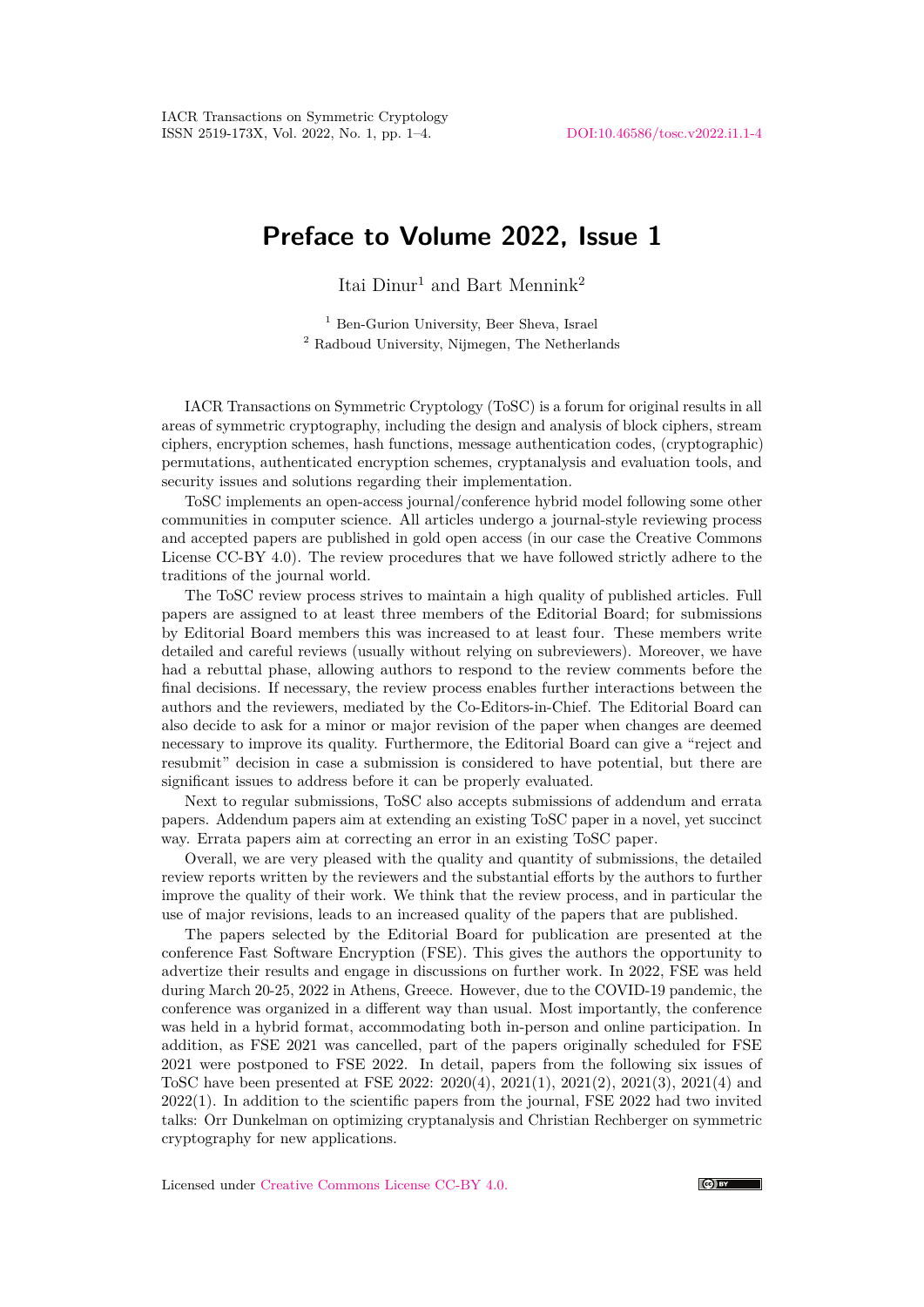<span id="page-1-0"></span>

| Volume  | Regular     | Accepted         | Major    | Decision | Reject and | Addendum/ |
|---------|-------------|------------------|----------|----------|------------|-----------|
| [Issue] | Submissions | (Minor Revision) | Revision | Deferred | Resubmit   | Errata    |
| 2021(2) | 37          | 14(9)            |          |          |            | 0/0       |
| 2021(3) | 44          | 7(5)             |          |          |            | 0/0       |
| 2021(4) | 31          | 6(5)             |          |          |            | 0/0       |
| 2022(1) | 46          | 9(5)             |          |          |            |           |

**Table 1:** Submission statistics for issues 2021(2), 2021(3), 2021(4), and 2022(1)

Table [1](#page-1-0) gives the submission statistics for issues  $2021(2)$ ,  $2021(3)$ ,  $2021(4)$ , and  $2022(1)$ . For example, for Volume 2021, Issue 3, we received 44 regular submissions, out of which 7 were accepted (including 5 minor revisions) and 3 papers received a major revision decision. The decision for 1 submission was deferred to the next cycle. Out of the remaining rejected papers, 9 received a "reject and resubmit" decision. None of the (conditionally) accepted papers was an addendum or errata paper.

As it is tradition for FSE, the Editorial Board also selected a best paper, based on the scientific quality and contribution. This year the Editorial Board has decided to give the award to "Weak Keys in Reduced AEGIS and Tiaoxin" by Fukang Liu, Takanori Isobe, Willi Meier, and Kosei Sakamoto.

We would like to thank the authors of all submissions for contributing high quality submissions. In particular, we would like to thank the Editorial Board members; we value their hard work and dedication to write constructive and detailed reviews and to engage in interesting discussions. Many Editorial Board members spent additional time as shepherds to help the authors improving their works.

We are thankful to Christina Boura for the organization of FSE 2022 and her persistence during the pandemic, and to Kevin McCurley and Kay McKelly for making it possible to hold FSE 2022 as a hybrid event. We are moreover thankful to Kevin for his help with the review process management system. We also would like to thank Anne Canteaut, Gregor Leander, Phil Hebborn, Christof Beierle, and Linda Groß for their work and support. We hope that the papers in this volume of IACR Transactions on Symmetric Cryptology (ToSC) prove valuable and we are glad to see that ToSC is becoming the leading international venue publishing the top research on symmetric cryptology.

March 2022 Itai Dinur Bart Mennink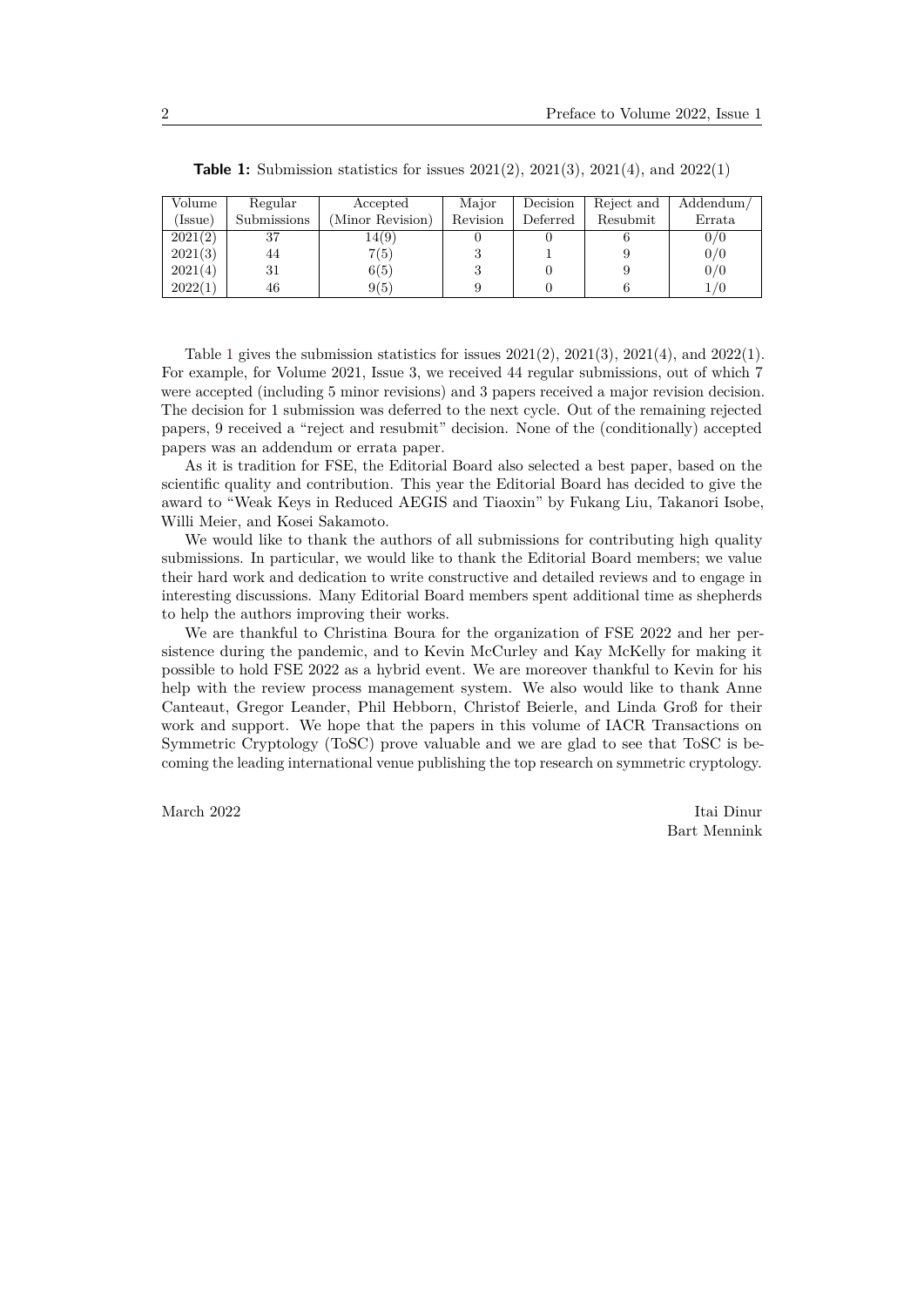## **Editorial Board**

| Elena Andreeva      | Technical University of Vienna, Vienna, Austria                                      |  |  |
|---------------------|--------------------------------------------------------------------------------------|--|--|
| Tomer Ashur         | KU Leuven, Leuven, Belgium                                                           |  |  |
|                     | TU Eindhoven, Eindhoven, The Netherlands                                             |  |  |
| Subhadeep Banik     | Ecole Polytechnique Federale de Lausanne (EPFL), Lausanne,<br>Switzerland            |  |  |
| Zhenzhen Bao        | Nanyang Technological University (NTU), Singapore, Singapore                         |  |  |
| Christof Beierle    | Ruhr University Bochum, Bochum, Germany                                              |  |  |
| Xavier Bonnetain    | Loria, Nancy, France                                                                 |  |  |
| Christina Boura     | University of Versailles, Versailles, France                                         |  |  |
| Patrick Derbez      | University of Rennes, Rennes, France                                                 |  |  |
|                     | Centre national de la recherche scientifique (CNRS), Rennes,                         |  |  |
|                     | France                                                                               |  |  |
|                     | Institut de Recherche en Informatique et Systèmes Aléatoires                         |  |  |
|                     | (IRISA), Rennes, France                                                              |  |  |
| Christoph Dobraunig | Intel Labs, Intel Corporation, Hillsboro, United States                              |  |  |
| Sébastien Duval     | University of Versailles, Versailles, France                                         |  |  |
| Maria Eichlseder    | Graz University of Technology, Graz, Austria                                         |  |  |
| Lorenzo Grassi      | Radboud University, Nijmegen, The Netherlands                                        |  |  |
| Vincent Grosso      | Jean Monnet University, Saint-Étienne, France                                        |  |  |
|                     | Centre national de la recherche scientifique (CNRS), Saint-Étienne,                  |  |  |
|                     | France                                                                               |  |  |
| Jian Guo            | Nanyang Technological University (NTU), Singapore, Singapore                         |  |  |
| Andreas Hülsing     | TU Eindhoven, Eindhoven, The Netherlands                                             |  |  |
| Takanori Isobe      | University of Hyogo, Kobe, Japan                                                     |  |  |
| Tetsu Iwata         | Nagoya University, Nagoya, Japan                                                     |  |  |
| Jérémy Jean         | Agence Nationale de la Sécurité des Systèmes d'Information                           |  |  |
|                     | (ANSSI), Paris, France                                                               |  |  |
| Pierre Karpman      | Université Grenoble Alpes, Grenoble, France                                          |  |  |
| Nathan Keller       | Bar-Ilan University, Ramat Gan, Israel                                               |  |  |
| Stefan Kölbl        | Google, Zurich, Switzerland                                                          |  |  |
| Virginie Lallemand  | Centre National de la Recherche Scientifique (CNRS), Nancy,<br>France                |  |  |
| Jooyoung Lee        | Korea Advanced Institute of Science and Technology (KAIST),                          |  |  |
|                     | Daejeon, South Korea                                                                 |  |  |
| Stefan Lucks        | Bauhaus-Universität Weimar, Weimar, Germany                                          |  |  |
| Willi Meier         | University of Applied Sciences and Arts Northwestern Switzerland                     |  |  |
|                     | (FHNW), Windisch, Switzerland                                                        |  |  |
| Florian Mendel      | Infineon Technologies, Munich, Germany                                               |  |  |
| <b>Brice Minaud</b> | Inria, Paris, France                                                                 |  |  |
|                     | École Normale Supérieure (ENS), Paris, France                                        |  |  |
| Kazuhiko Minematsu  | NEC, Kawasaki, Japan                                                                 |  |  |
| Nicky Mouha         | National Institute of Standards and Technology (NIST), Gaithers-                     |  |  |
|                     | burg, United States                                                                  |  |  |
| Kaisa Nyberg        | Aalto University, Helsinki, Finland                                                  |  |  |
| Léo Perrin          | Inria, Paris, France                                                                 |  |  |
| Thomas Peyrin       | Nanyang Technological University (NTU), Singapore, Singapore                         |  |  |
| Yann Rotella        | University of Versailles, Versailles, France                                         |  |  |
| Yu Sasaki           | NTT Secure Platform Laboratories, Tokyo, Japan                                       |  |  |
| Yannick Seurin      | Agence Nationale de la Sécurité des Systèmes d'Information<br>(ANSSI), Paris, France |  |  |
| Siang Meng Sim      | DSO National Laboratories, Singapore, Singapore                                      |  |  |